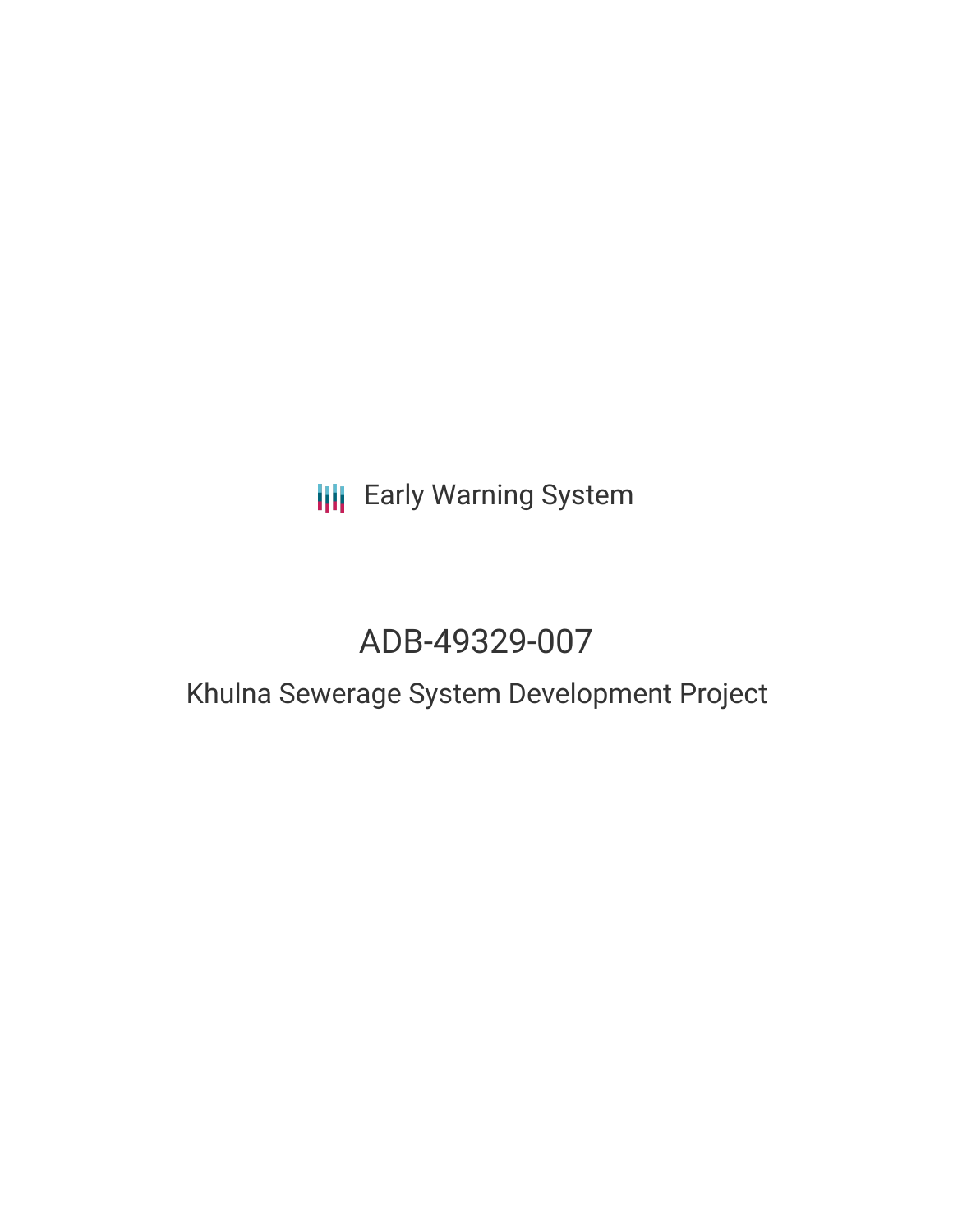

#### **Quick Facts**

| <b>Countries</b>               | Bangladesh                   |
|--------------------------------|------------------------------|
| <b>Specific Location</b>       | Khulna                       |
| <b>Financial Institutions</b>  | Asian Development Bank (ADB) |
| <b>Status</b>                  | Proposed                     |
| <b>Bank Risk Rating</b>        | B                            |
| <b>Borrower</b>                | Government of Bangladesh     |
| <b>Sectors</b>                 | Water and Sanitation         |
| <b>Investment Type(s)</b>      | Loan                         |
| <b>Investment Amount (USD)</b> | \$160.00 million             |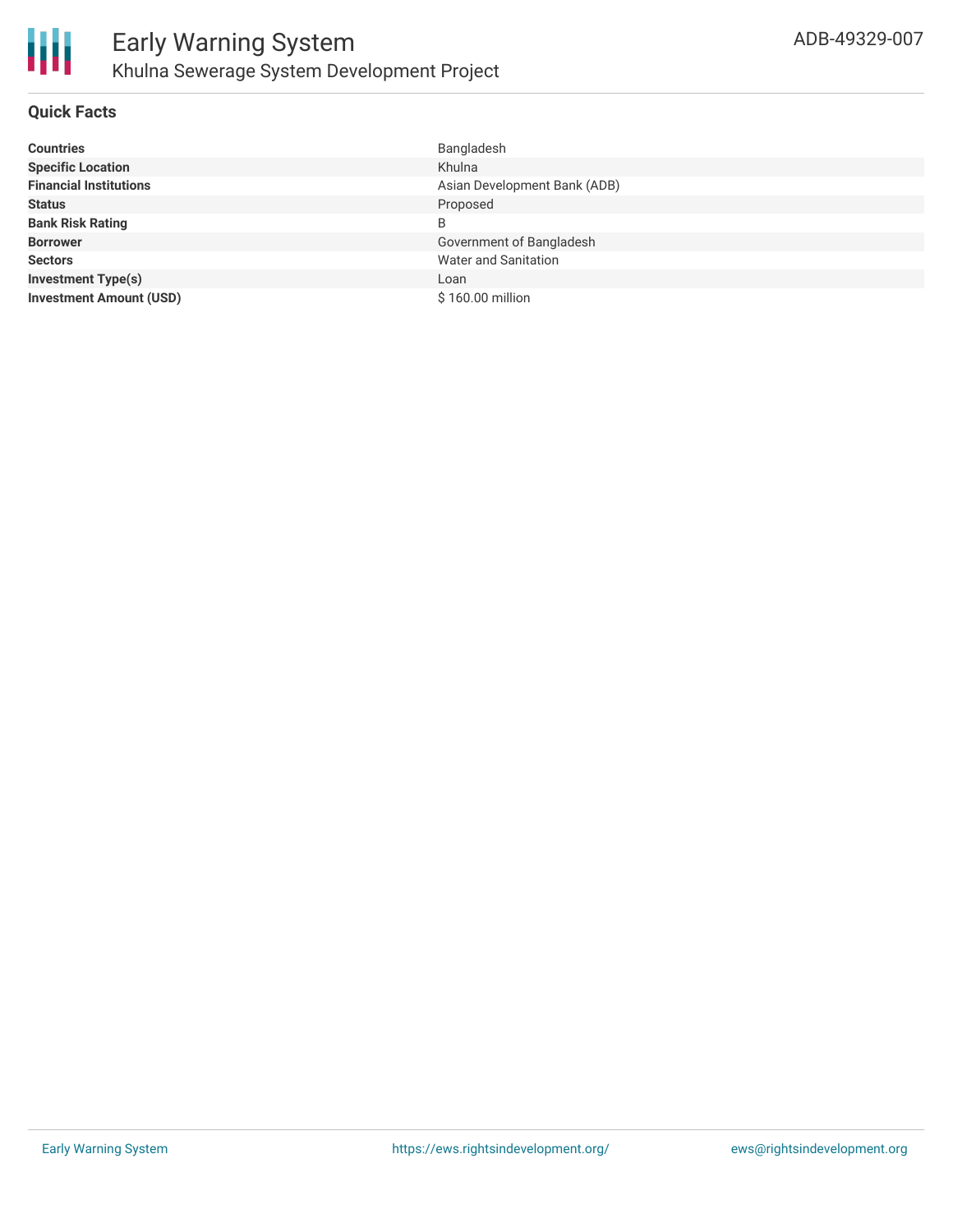

#### **Project Description**

According to the bank website, "The project will focus on establishing a sustainable and inclusive sanitation system in Khulna, that includes sewer networks, STPs, and FSM facilities, covering the commercial and the densely populated residential areas that contain around one million people. The project will also build the capacity of KWASA in planning, implementation, and O&M; of sewerage system. The project will have an immediate positive impact on the city''s environment, enhance its climate resilience by increasing sewage treatment capacity, provide sanitation solutions for residents in LICs where a piped sewer network is not feasible, and open the door to the possibility of forging future partnership with private sector."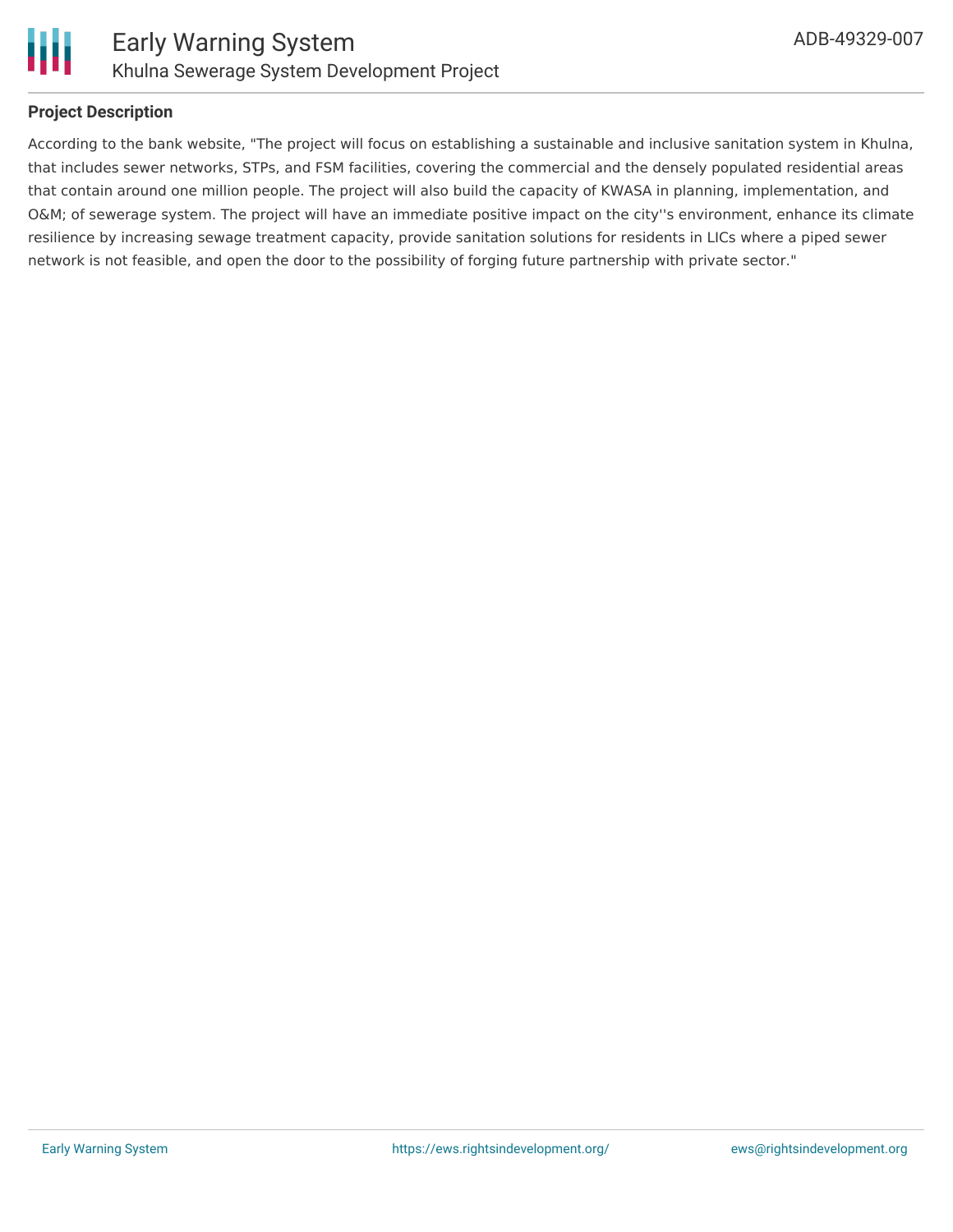

## Early Warning System Khulna Sewerage System Development Project

#### **Investment Description**

Asian Development Bank (ADB)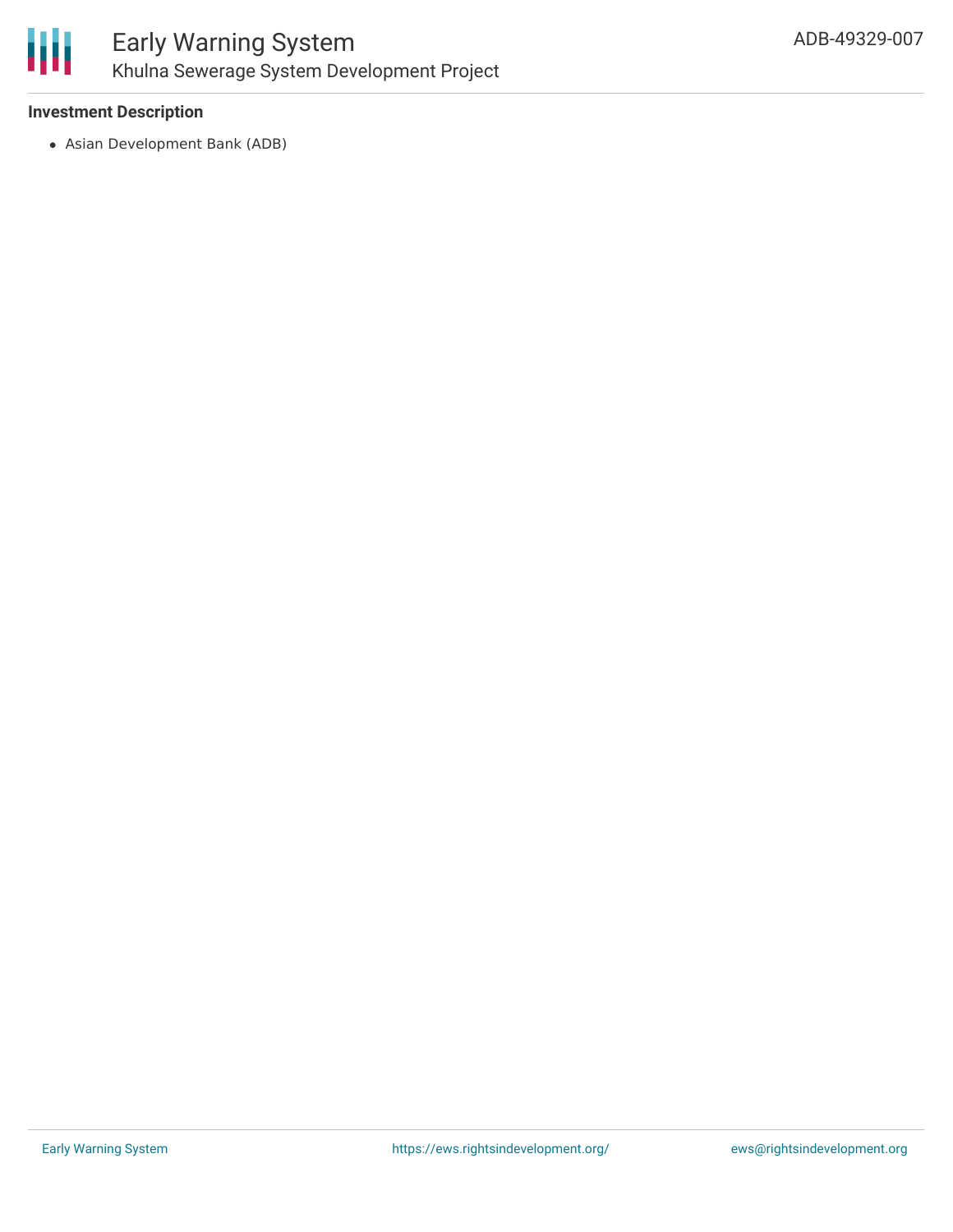

#### **Contact Information**

Responsible ADB Officer Nam, Jaemin Responsible ADB Department South Asia Department Responsible ADB Division Urban Development and Water Division, SARD Executing Agencies Khulna Water Supply and Sewerage Authority Khulna City, Bangaladesh

#### **ACCOUNTABILITY MECHANISM OF ADB**

The Accountability Mechanism is an independent complaint mechanism and fact-finding body for people who believe they are likely to be, or have been, adversely affected by an Asian Development Bank-financed project. If you submit a complaint to the Accountability Mechanism, they may investigate to assess whether the Asian Development Bank is following its own policies and procedures for preventing harm to people or the environment. You can learn more about the Accountability Mechanism and how to file a complaint at: <http://www.adb.org/site/accountability-mechanism/main>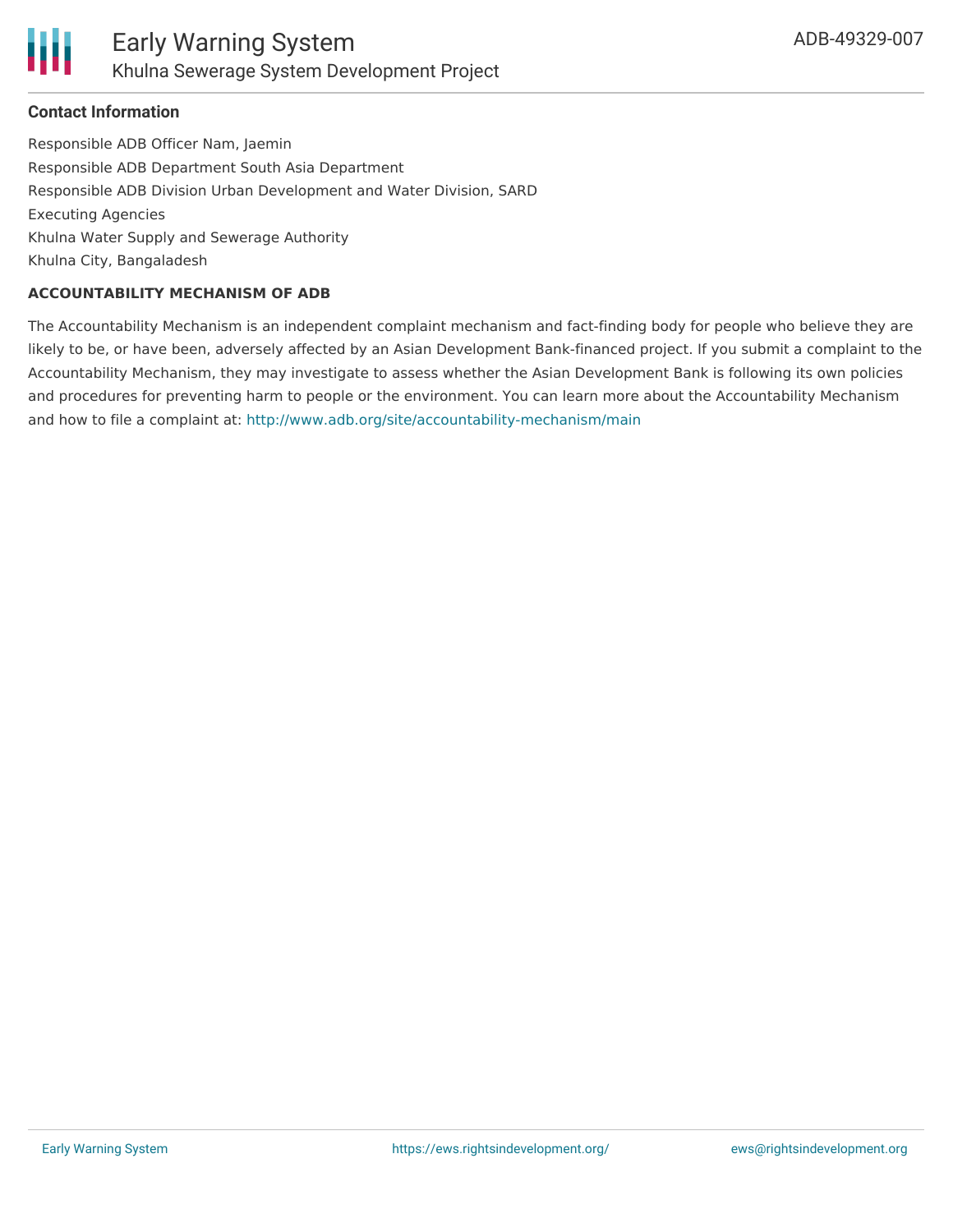

## Early Warning System Khulna Sewerage System Development Project

#### **Bank Documents**

• Project [Disclosure](https://ewsdata.rightsindevelopment.org/files/documents/07/ADB-49329-007.pdf) PDF [\[Original](https://www.adb.org/printpdf/projects/49329-007/main) Source]